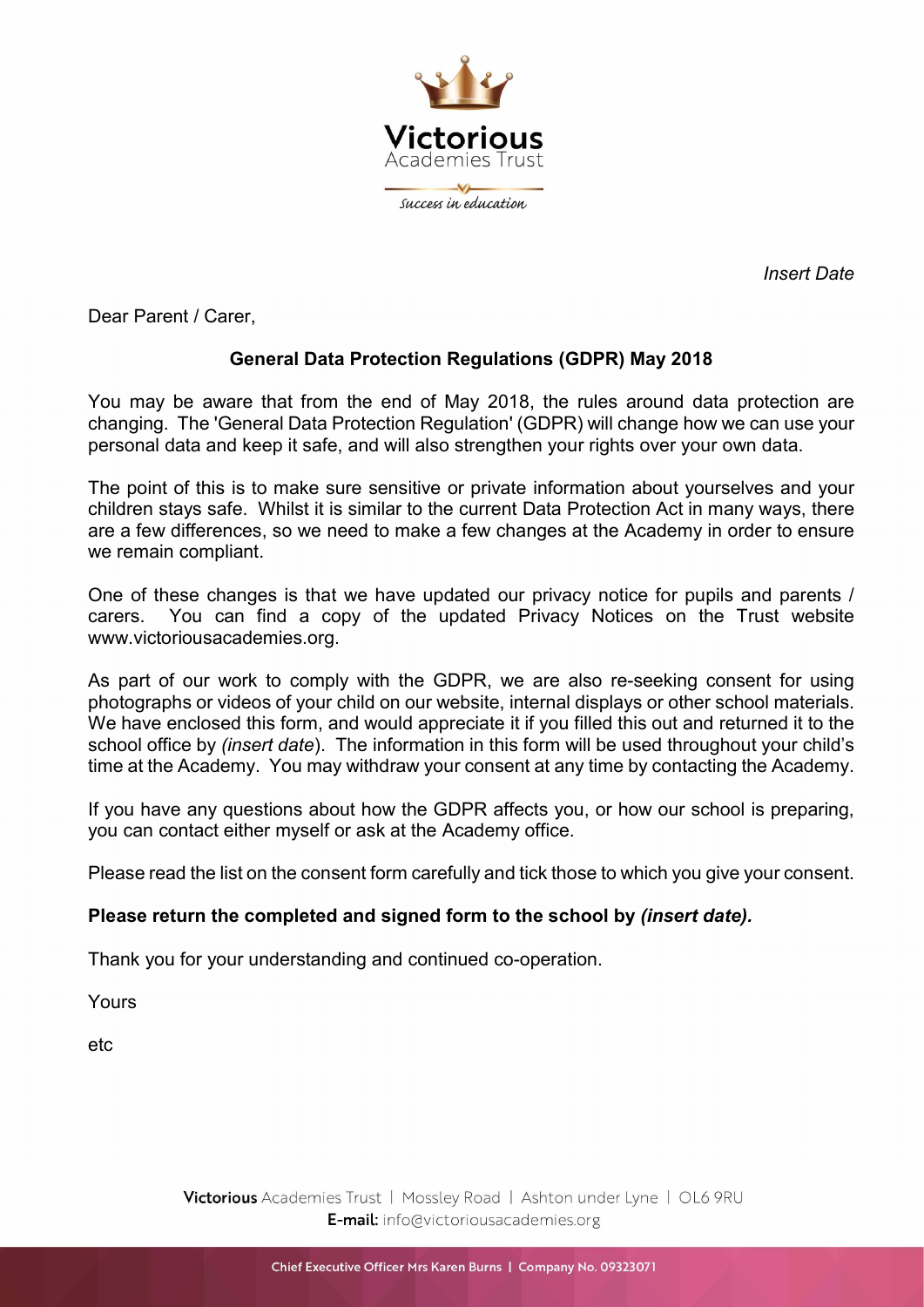

### Parental Consent Form

| Child name                    |  |
|-------------------------------|--|
| Parent or legal guardian name |  |

I confirm that the above child is below the age of 16 years old and I am consenting on their behalf that (insert school name) can process personal data relating to the child for legitimate purposes.

I confirm that I am aware that I can withdraw my consent at any time by using the 'PARENTAL CONSENT WITHDRAWAL' form found on the Academy website or provided by the Academy office.

| Name       |  |
|------------|--|
| Signature: |  |
| Date:      |  |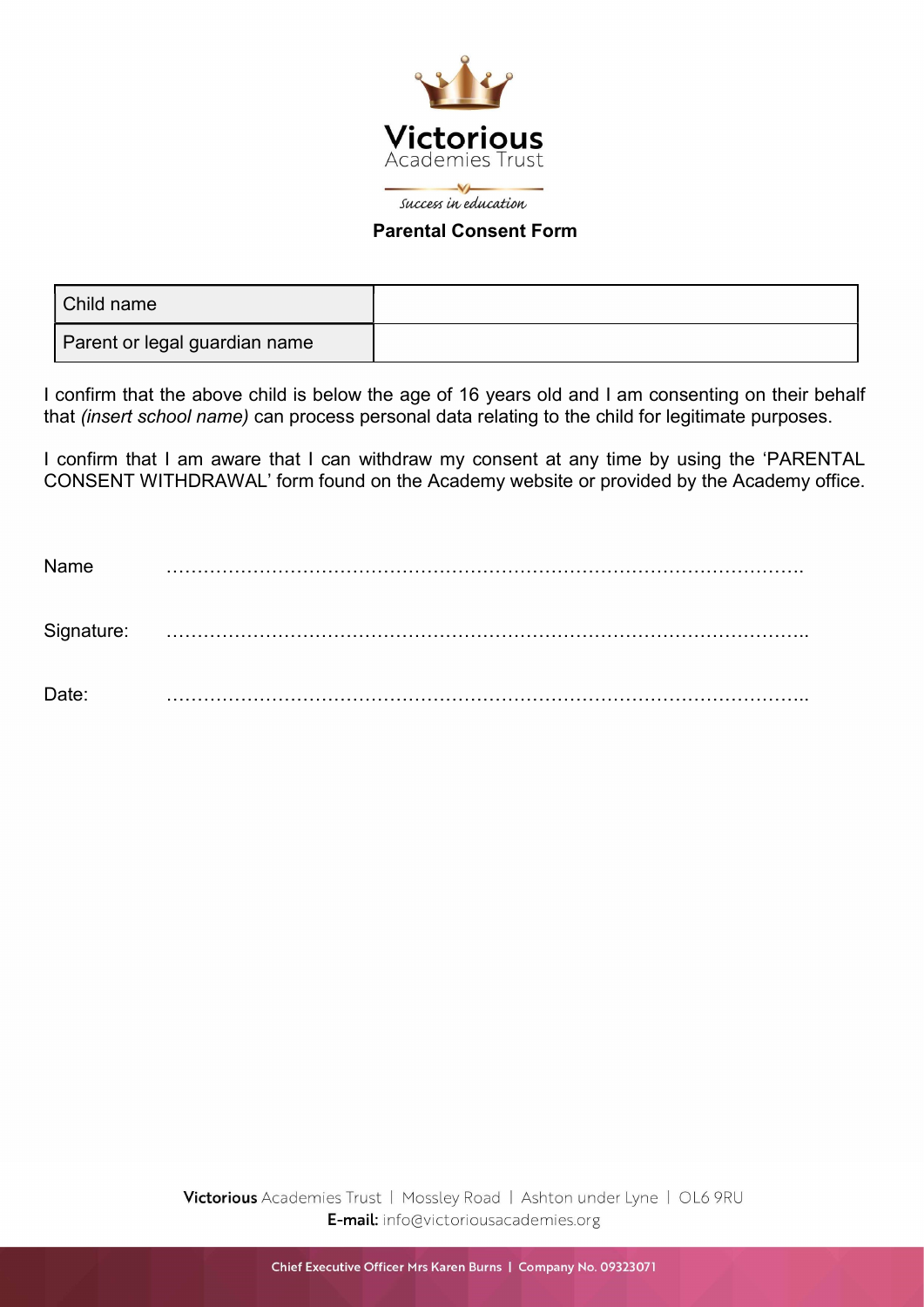

## Parental Consent Form May 2018

| <b>Pupil</b> |  |
|--------------|--|
| Name         |  |
| Year         |  |
| Class        |  |

| Parent / carer              |  |
|-----------------------------|--|
| Name                        |  |
| Relationship<br>to<br>pupil |  |
| <b>Address</b>              |  |
| Phone                       |  |
| Mobile                      |  |
| Email                       |  |

Please indicate whether you have given your consent in each case by ticking the box on the righthand side; and sign and date the form on the last page.

#### On-site activities

I give my permission for my child to:

| Use the internet in line with the school's acceptable usage policy |  |
|--------------------------------------------------------------------|--|
| Take part in food preparation/cooking and tasting activities       |  |

Please outline any food allergies/specific dietary requirements:

..................................................................................................................................................

..................................................................................................................................................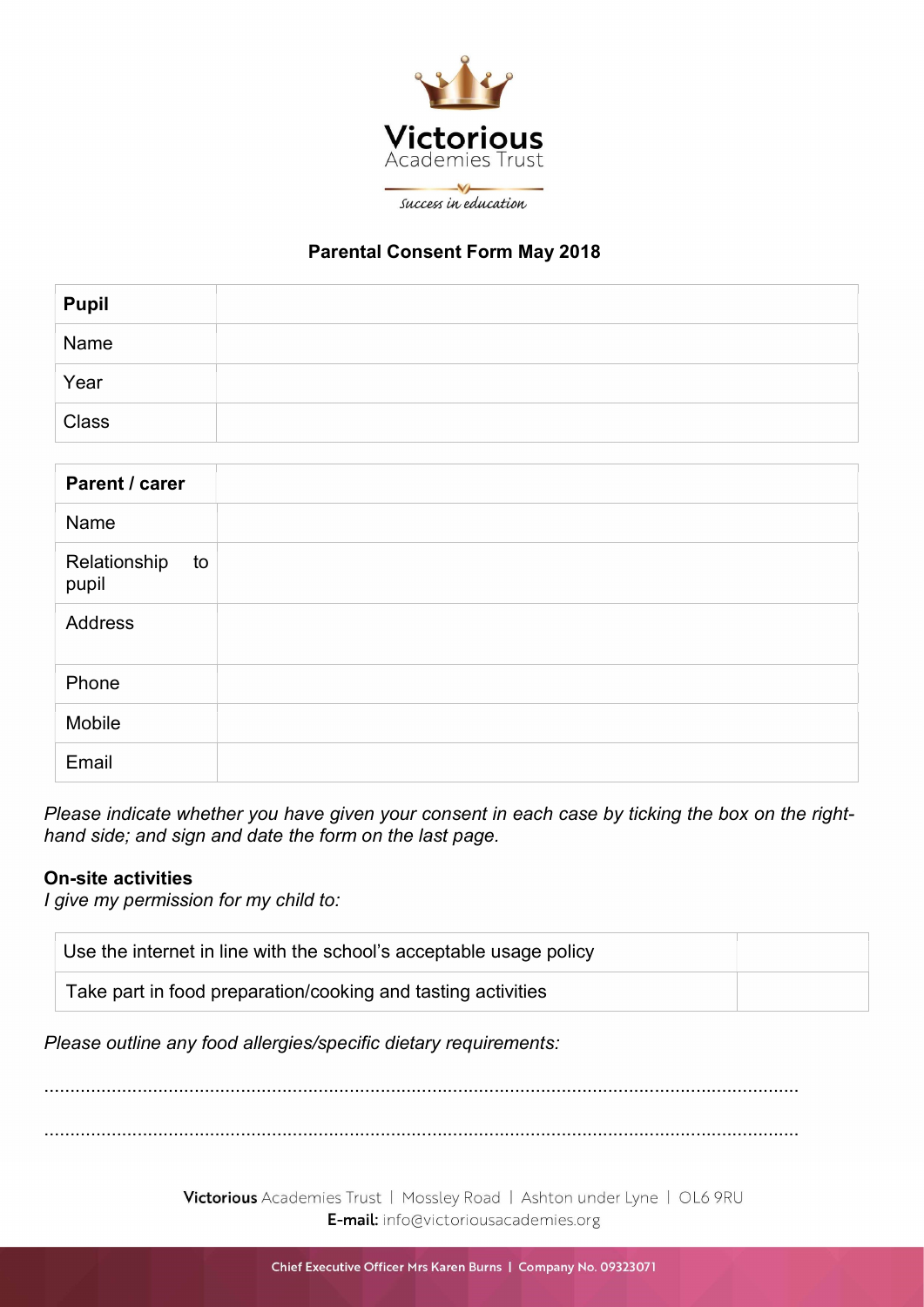

## Off-site activities

I give my permission for my child to take part in:

| Supervised visits/sports events to local destinations (within 3 miles) away from the<br>school site                                  |  |
|--------------------------------------------------------------------------------------------------------------------------------------|--|
| Supervised one-day non-residential visits within the UK<br>(These would still be subject to standard school letter/permission slips) |  |
| Supervised Swimming off site                                                                                                         |  |

### Medical consent

I give my permission for:

| My child to be given first aid by a trained member of staff during any on-site or<br>off-site activity                                                                                                     |  |
|------------------------------------------------------------------------------------------------------------------------------------------------------------------------------------------------------------|--|
| My child to receive urgent dental, medical or surgical treatment, including<br>anaesthetics, as may be considered necessary by the medical authorities<br>present, during any on-site or off-site activity |  |
| My child's information to be shared with the NHS and other relevant health<br>professionals                                                                                                                |  |
| Plasters to be applied to my child                                                                                                                                                                         |  |
| Staff to administer the medicines as specified on signed medication forms                                                                                                                                  |  |

Please outline any medical conditions/allergies:

.................................................................................................................................................. ..................................................................................................................................................  $\mathcal{L}^{\text{max}}_{\text{max}}$ ………………………………………………………………………………………………………….. .……………….………………………………………………………………………………………… ..…………………………………………………………………………………………………………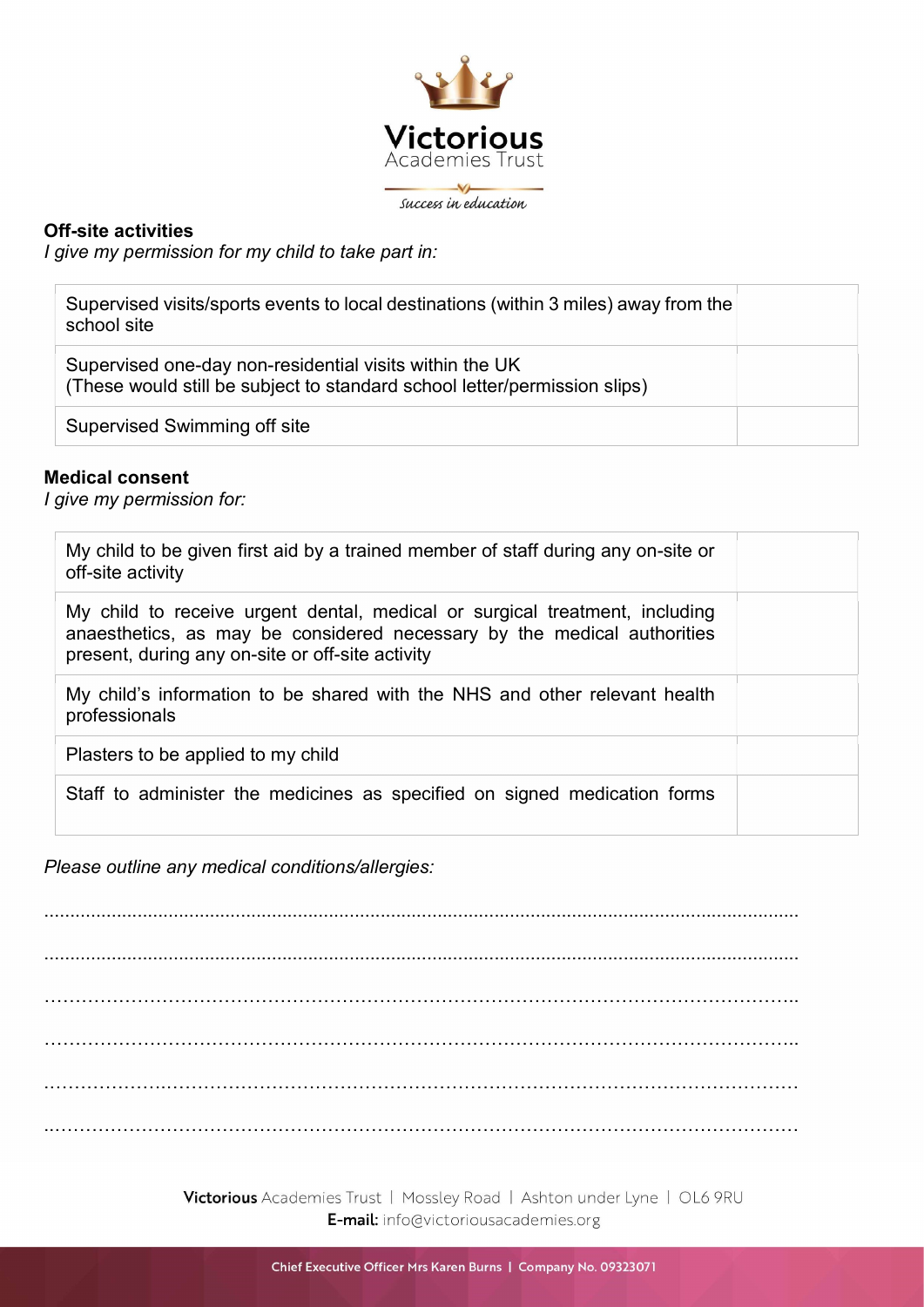

## Emergency release

I give my consent for my child to be released to the following person(s) in the event of emergency or illness, if I cannot be contacted:

| Person 1                 |  |
|--------------------------|--|
| Name                     |  |
| <b>Address</b>           |  |
| Relationship to<br>pupil |  |
| Contact number           |  |

| Person 2                 |  |
|--------------------------|--|
| Name                     |  |
| <b>Address</b>           |  |
| Relationship to<br>pupil |  |
| Contact number           |  |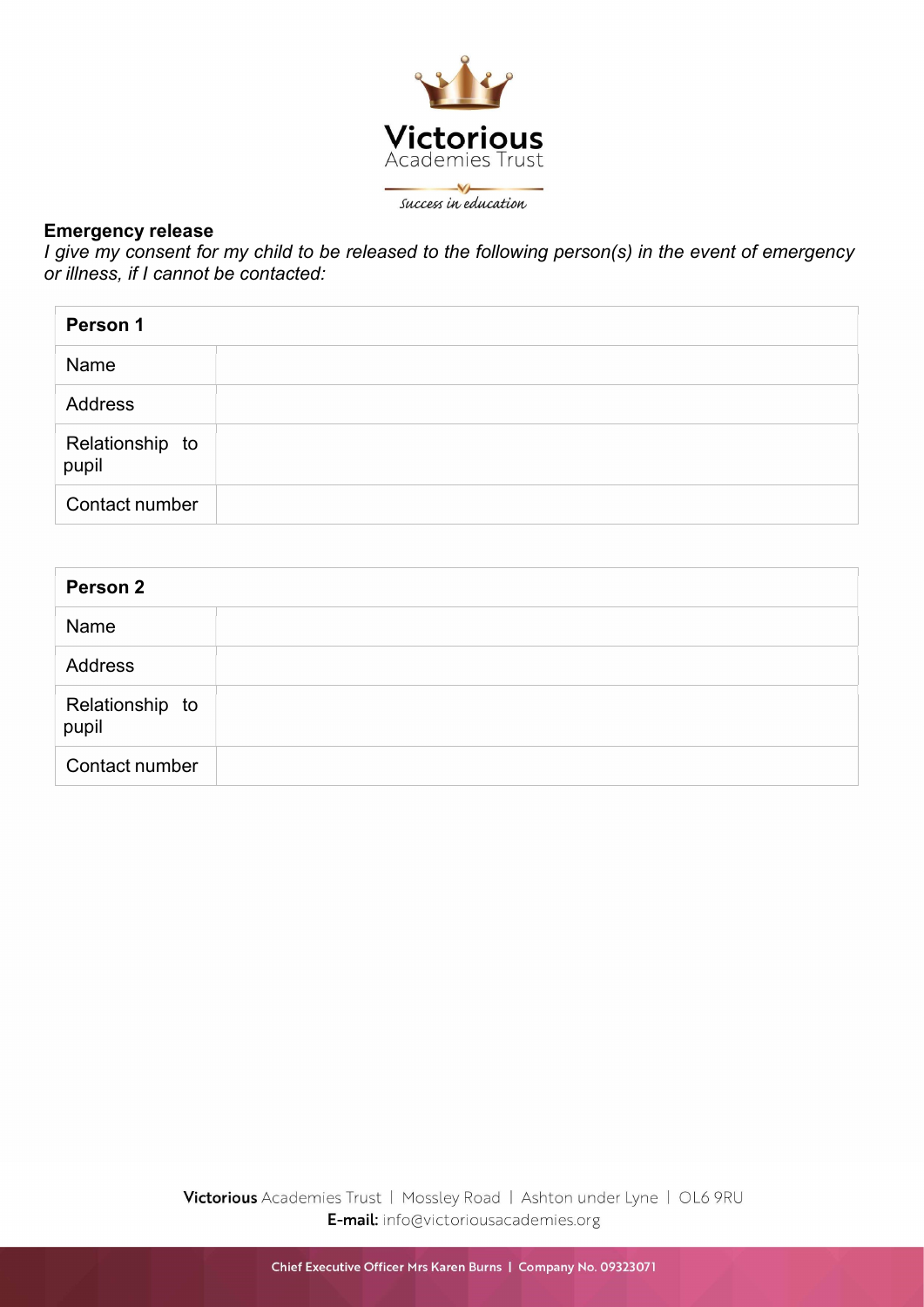

## Use of information and image (including photographs and video recordings)

I give my permission for my child's:

| Image to be used as part of school wall displays/class activities                                                            |  |
|------------------------------------------------------------------------------------------------------------------------------|--|
| Image to be used for identification of pupils by staff                                                                       |  |
| Image (not named) to be used for publicity and information and on the school<br>/ Trust website                              |  |
| Image to be used for publicity and information on social media sites (eg Twitter)                                            |  |
| Image (not named) to be used in external printed media, e.g Local newspaper,<br>press release, Academy Prospectus, etc       |  |
| Image to be included in the School's annual formal class / whole school<br>photographs                                       |  |
| Image to be included in the School's annual formal individual photographs for<br>sale to parents taken by external companies |  |
| Image to be used for publicity and information within school                                                                 |  |
| Named work to be displayed around the school on wall displays                                                                |  |
| Image in video recordings to be used for educational purposes                                                                |  |

### **Communication**

I give my permission for the school to contact me via:

| Phone        |  |
|--------------|--|
| Email        |  |
| Text message |  |

The information in this form will be used throughout your child's time at school. You may withdraw your consent at any time by contacting the school.

Please sign and date the form before returning it to the School Office.

Please print name: Signed: Date: